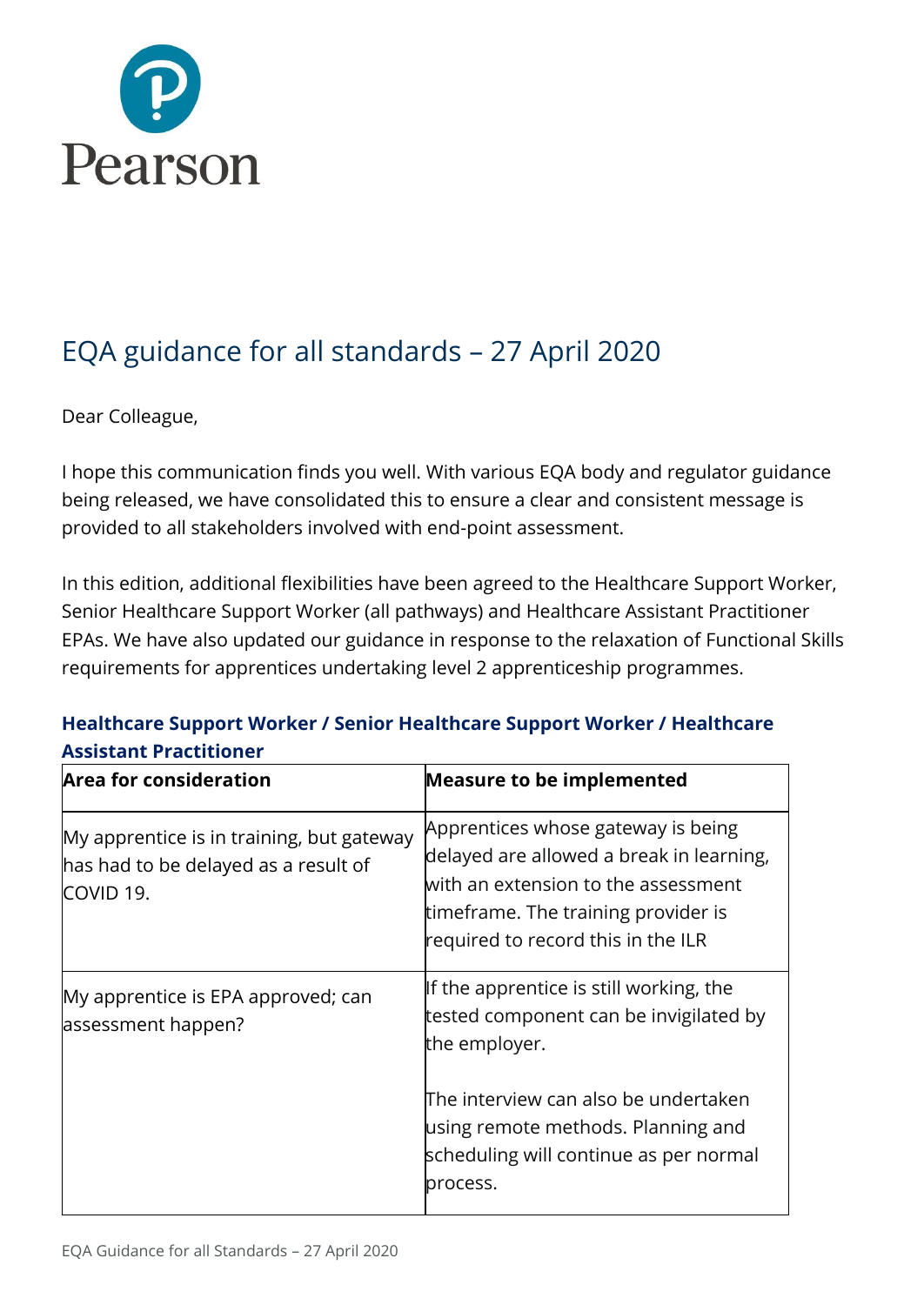| Senior Healthcare Support Worker/<br>Healthcare Assistant Practitioner<br>My apprentice has completed an on-<br>programme qualification, but, we don't<br>have the certificate to prove<br>achievement. | We can accept a screen shot of the<br>awarding organisations claim screen to<br>confirm the qualification has been<br>awarded (i.e. Edexcel Online).                                                                                                                                    |
|---------------------------------------------------------------------------------------------------------------------------------------------------------------------------------------------------------|-----------------------------------------------------------------------------------------------------------------------------------------------------------------------------------------------------------------------------------------------------------------------------------------|
| Additional flexibilities have been agreed<br>for the observed component by OFQUAL<br>and IFATE, how do I support my<br>apprentice for assessment?                                                       | Apprentices are required to complete a<br>2000 word (maximum) reflective<br>statement in which they detail how they<br>have met the relevant outcomes of the<br>observation component. This then needs<br>to be authenticated by an expert witness<br>before being uploaded to ACE 360. |
| Who can be an expert witness?                                                                                                                                                                           | An expert witness needs to hold<br>professional registration and have<br>worked with the apprentice on at least<br>three occasions.                                                                                                                                                     |

## **EQA Body – NSAR**

#### **[Adult Care / Lead Adult Care](https://www.nsar.co.uk/wp-content/uploads/2020/03/NSAR-EQA-Guidance-Note-Adult-Care-Adaptations_Covid-19.pdf)**

| Area for consideration                                                                                                                                                                                                                                           | <b>Measure to be implemented</b>                                                                                                                                                                                                                                                                                                                                                                                      |
|------------------------------------------------------------------------------------------------------------------------------------------------------------------------------------------------------------------------------------------------------------------|-----------------------------------------------------------------------------------------------------------------------------------------------------------------------------------------------------------------------------------------------------------------------------------------------------------------------------------------------------------------------------------------------------------------------|
| Evidence of achievement of:<br>Level 2/3 Diploma in Care/Adult Care<br>(depending on level of apprenticeship)<br>Level 1 or 2 Literacy and Numeracy<br>(depending on level of apprenticeship)<br>Complete the 15 standards as set out<br>in the Care Certificate | Accept suitable evidence of<br>achievement offered as a 'proxy' for<br>certification or achievement and allow<br>the apprentice to proceed should they<br>wish but on the understanding that<br>apprenticeship certification for the<br>apprenticeship cannot and will not be<br>claimed by the EPAO until the actual<br>evidence, e.g. Diploma or Care<br>certificate or other formal certification,<br>is produced. |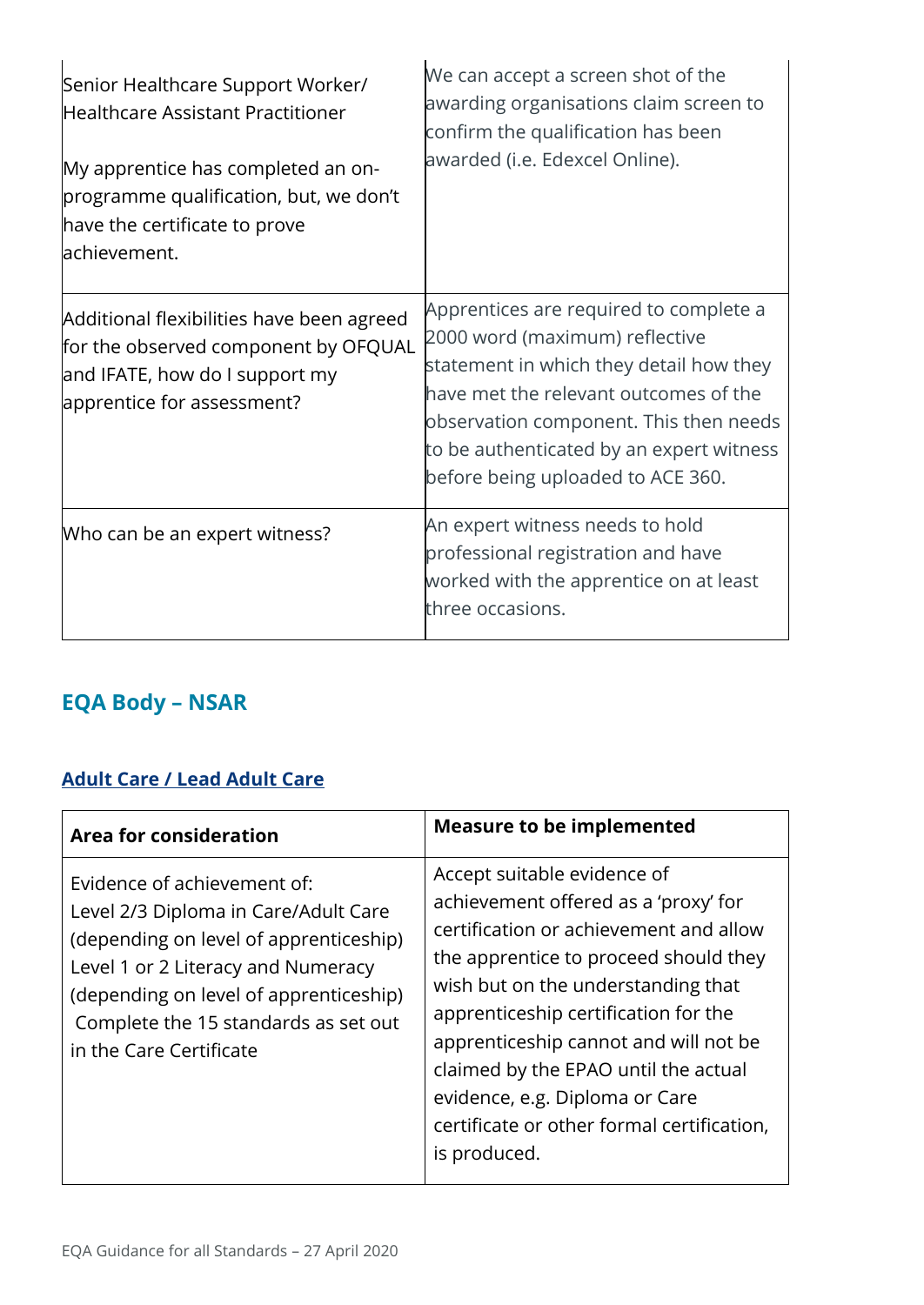| In the last three months of the<br>apprenticeship following completion of<br>the Diploma, collate testimonies from<br>people who use the service. | This aspect of the assessment plan,<br>Gateway requirements has been<br>suspended for the duration of the<br>guidance note.<br>Note that post this pandemic we will be<br>in a position to issue new guidance on<br>the service user testimony. The draft<br>version of this guidance will be<br>available for consultation during the<br>period of this guidance. |
|---------------------------------------------------------------------------------------------------------------------------------------------------|--------------------------------------------------------------------------------------------------------------------------------------------------------------------------------------------------------------------------------------------------------------------------------------------------------------------------------------------------------------------|
| Candidates can only apply to undertake<br>the discussion component once the<br>multiple choice assessment has been<br>achieved.                   | The SJT and professional discussion can<br>be taken in any order.                                                                                                                                                                                                                                                                                                  |
| The situational judgement test will take<br>place under examination conditions<br>run by the independent assessment<br>organisation.              | Currently we don't have a test solution<br>for apprentices working at home. We<br>are looking into online proctoring<br>solutions to facilitate this. Once<br>confirmed, a further communication<br>will be released.<br>A paper-based test is scheduled to be<br>available by 30.3.20. This will allow the                                                        |
|                                                                                                                                                   | employer to invigilate within the<br>workplace.                                                                                                                                                                                                                                                                                                                    |
| The professional discussion may take<br>place in the workplace.                                                                                   | All professional discussion can be done<br>remotely<br>following appropriate security and<br>quality assurance practices.                                                                                                                                                                                                                                          |

## **EQA Body – OFQUAL**

## **[Customer Service Practitioner / Customer Service Specialist](https://www.gov.uk/government/publications/coronavirus-covid-19-apprenticeship-programme-response/coronavirus-covid-19-guidance-for-apprentices-employers-training-providers-end-point-assessment-organisations-and-external-quality-assurance-pro)**

| <b>Area for consideration</b> | Measure to be implemented |
|-------------------------------|---------------------------|
|-------------------------------|---------------------------|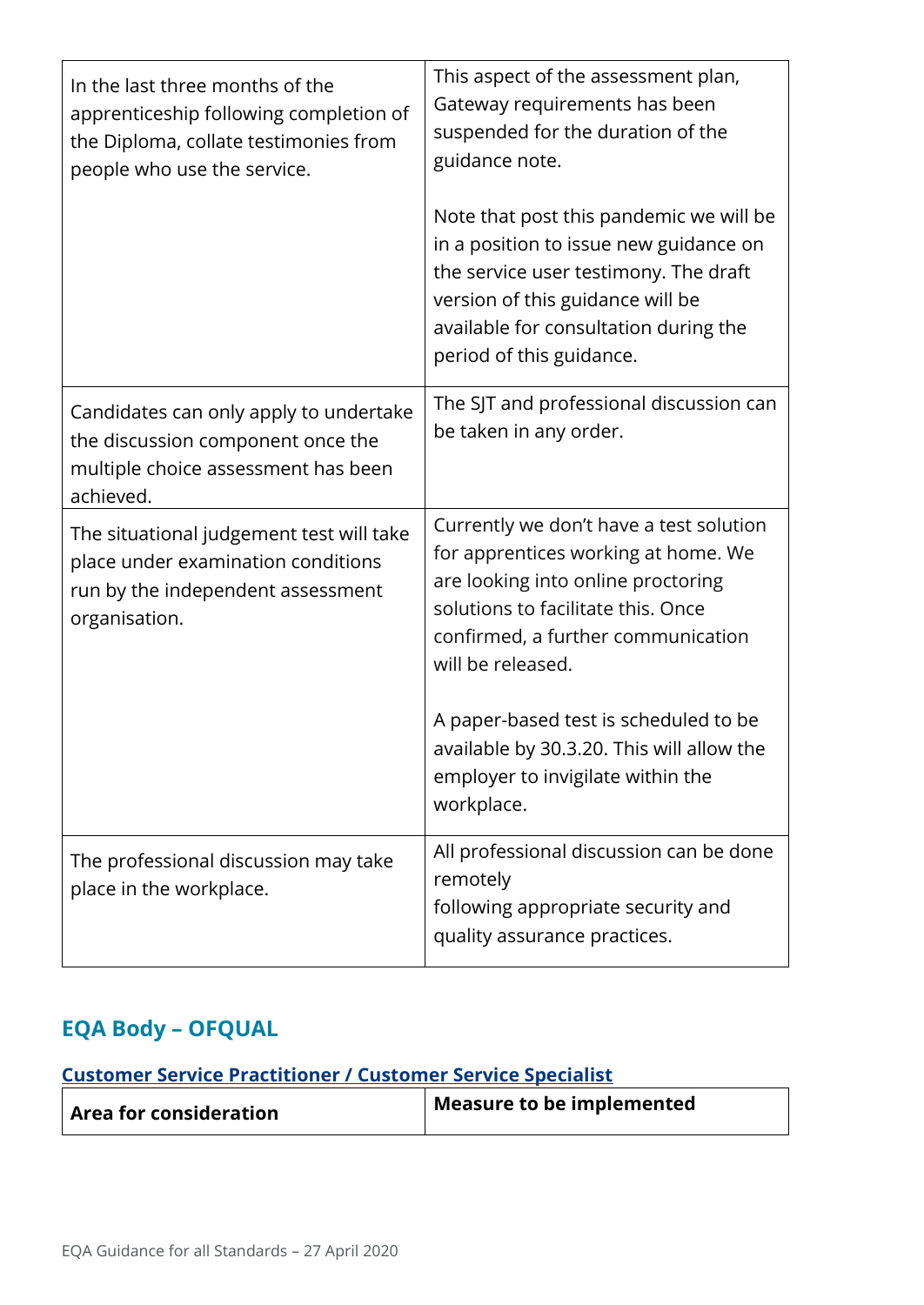| My apprentice is still in training, but,<br>gateway has had to be delayed as a<br>result of COVID 19.                                        | Apprentices whose gateway is being<br>delayed are allowed a break in learning,<br>with an extension to the assessment<br>timeframe. The training provider is<br>required to record this in the ILR                           |
|----------------------------------------------------------------------------------------------------------------------------------------------|------------------------------------------------------------------------------------------------------------------------------------------------------------------------------------------------------------------------------|
| My apprentice is EPA approved, can the<br>assessment go ahead?                                                                               | The showcase and professional<br>discussion component can be<br>completed remotely using Zoom.<br>Planning and scheduling will continue<br>as per normal process.                                                            |
| My apprentice is in the EPA period and<br>has completed the showcase and<br>professional discussion component,<br>but, needs an observation. | Currently there is no remote capability<br>to undertake an observation. A pause<br>in assessment will need to be applied<br>and a break in learning reported back<br>to the ESFA.                                            |
| My apprentice is in training and due to<br>reach gateway soon, how, can we<br>submit the gateway form if employers<br>are working from home? | Remote gateway meetings are<br>permissible along with digital<br>signatures from the employer and<br>apprentice. The gateway declaration<br>(and associated forms) can then be<br>uploaded onto ACE360 in the normal<br>way. |
| <b>Customer Service Specialist - What</b><br>will happen if the EPA assessment<br>extends over the allowed 12-week<br>period?                | Where an apprentice is post Gateway<br>and where the EPA Plan specifies a time<br>limit by which EPA must be completed<br>post Gateway, this may be extended by<br>up to 12 weeks                                            |

# **EQA Body – Institute for Apprenticeships & Technical Education**

#### **[Business Administrator](https://www.instituteforapprenticeships.org/response-to-covid-19/)**

| <b>Area for consideration</b>                                                                                | <b>Measure to be implemented</b>                                                                                                                               |
|--------------------------------------------------------------------------------------------------------------|----------------------------------------------------------------------------------------------------------------------------------------------------------------|
| My apprentice has been approved for<br>EPA, but, is working from home. Can<br>the test be completed at home? | Currently we don't have a test solution<br>for apprentices working at home. We<br>are looking into potential solutions and<br>will update as soon as possible. |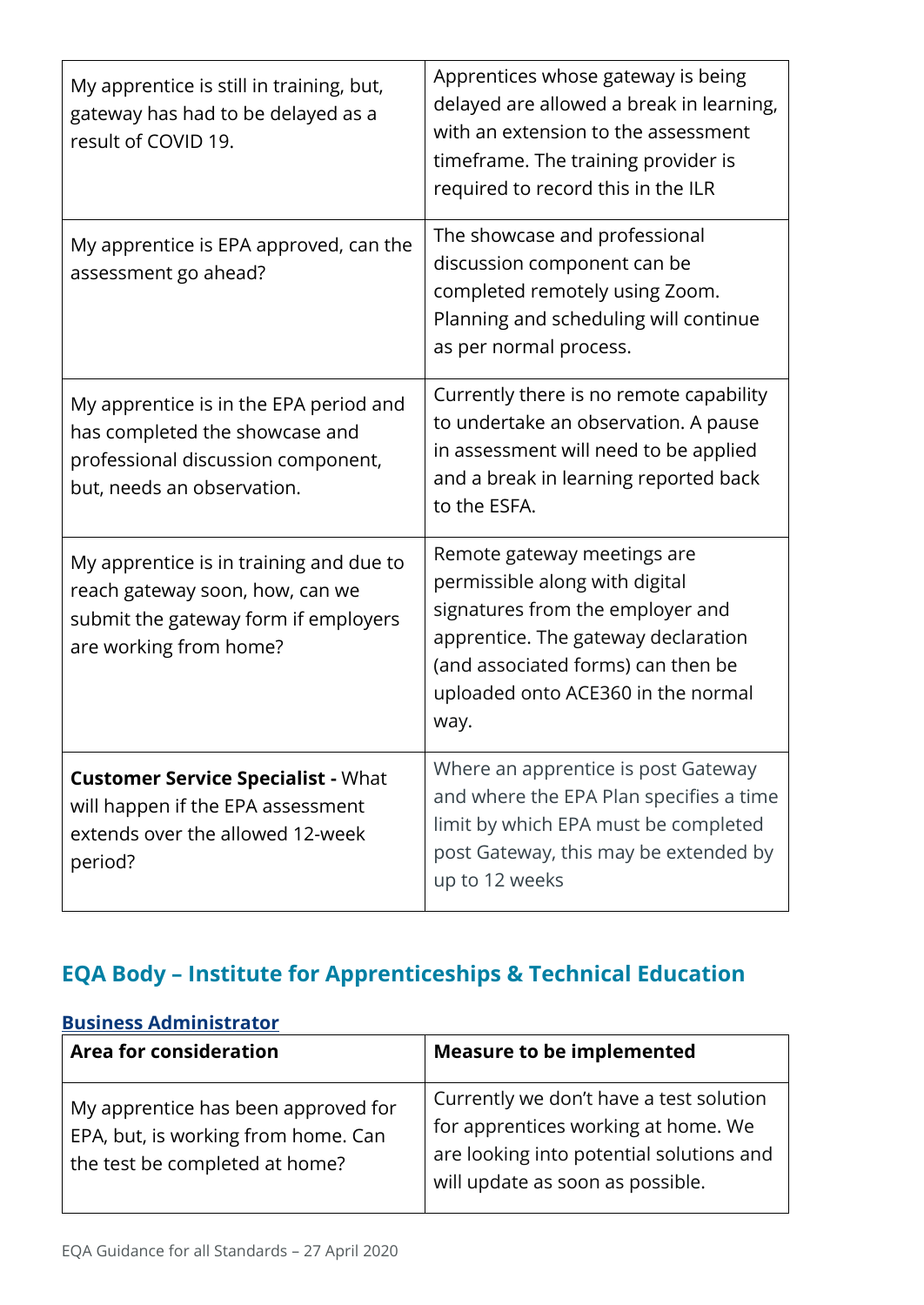| With remote assessments, can these be<br>completed whilst the apprentice is<br>working from home?                                            | Yes, the independent end-point<br>assessor will confirm controlled<br>assessment conditions and then<br>undertake the remote assessment as<br>per normal.                                                                    |
|----------------------------------------------------------------------------------------------------------------------------------------------|------------------------------------------------------------------------------------------------------------------------------------------------------------------------------------------------------------------------------|
| What will happen if assessment<br>extends over the 12-week EPA period?                                                                       | Where an apprentice is post Gateway<br>and where the EPA Plan specifies a time<br>limit by which EPA must be completed<br>post Gateway, this may be extended by<br>up to 12 weeks                                            |
| My apprentice is in training and due to<br>reach gateway soon, how, can we<br>submit the gateway form if employers<br>are working from home? | Remote gateway meetings are<br>permissible along with digital<br>signatures from the employer and<br>apprentice. The gateway declaration<br>(and associated forms) can then be<br>uploaded onto ACE360 in the normal<br>way. |

|  | <b>Team Leader Supervisor/Operations Departmental Manager</b> |  |
|--|---------------------------------------------------------------|--|
|  |                                                               |  |

| <b>Area for consideration</b>                                                                                                 | <b>Measure to be implemented</b>                                                                                                                                                                                               |
|-------------------------------------------------------------------------------------------------------------------------------|--------------------------------------------------------------------------------------------------------------------------------------------------------------------------------------------------------------------------------|
| My apprentice is in the EPA period, but,<br>is working from home. Can the test be<br>completed at home?                       | Currently we don't have a test solution<br>for apprentices working at home. We<br>are looking into a solution and once<br>agreed, we will provide further<br>information.                                                      |
| With remote assessments, can these be<br>completed whilst the apprentice is<br>working from home?                             | Yes, the independent end-point<br>assessor will confirm controlled<br>assessment conditions and then<br>undertake the remote assessment as<br>per normal.                                                                      |
| My apprentice has completed an on-<br>programme qualification, but, we don't<br>have the certificate to prove<br>achievement. | The on-programme qualification is not<br>a mandated gateway requirement;<br>therefore, not prevent the apprentice<br>reaching EPA. We can accept a screen<br>shot of the awarding organisations<br>claim screen to confirm the |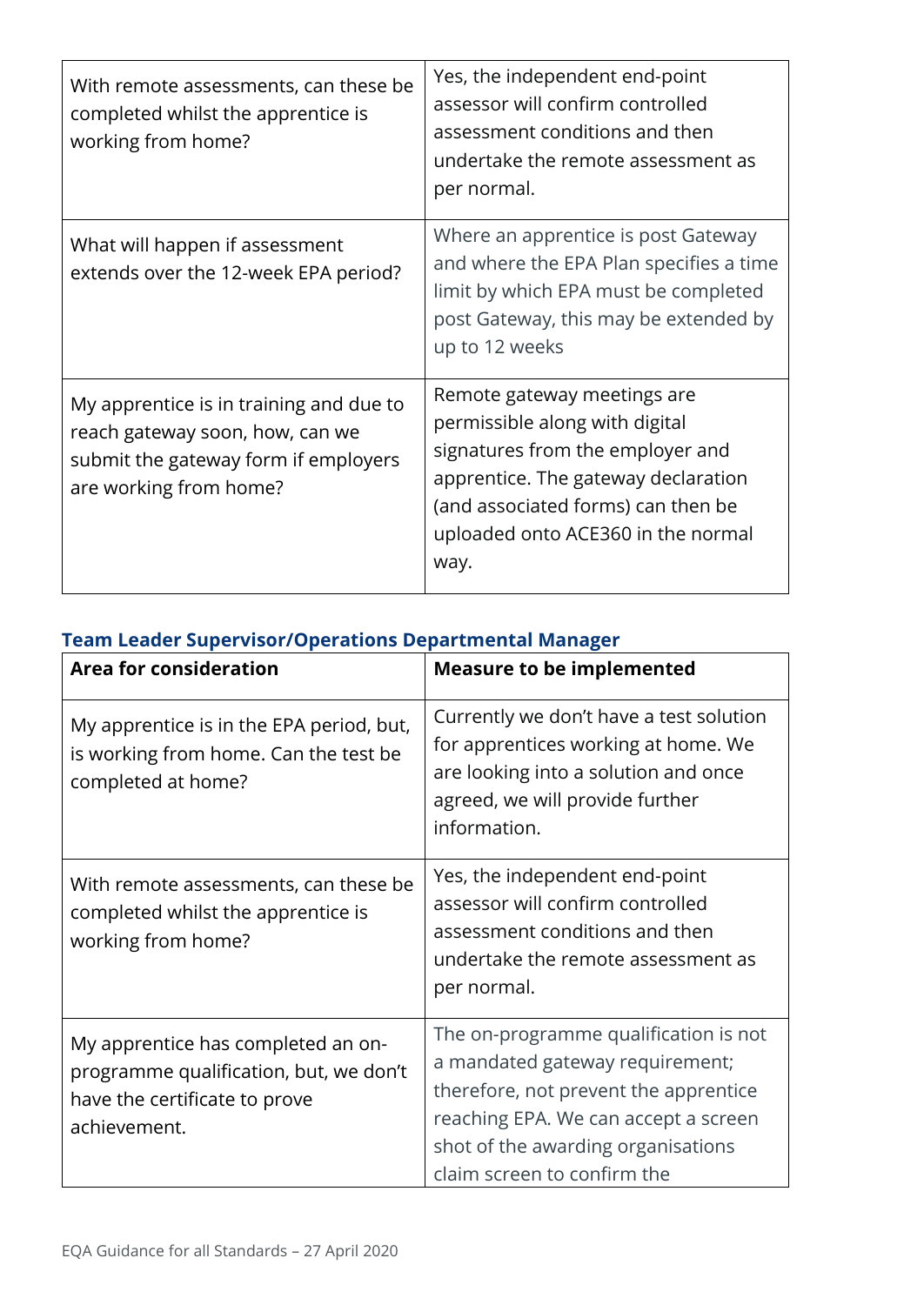|                                                                                                                                              | qualification has been awarded (i.e.<br>Edexcel Online).                                                                                                                                                                     |
|----------------------------------------------------------------------------------------------------------------------------------------------|------------------------------------------------------------------------------------------------------------------------------------------------------------------------------------------------------------------------------|
| My apprentice is in training and due to<br>reach gateway soon, how, can we<br>submit the gateway form if employers<br>are working from home? | Remote gateway meetings are<br>permissible along with digital<br>signatures from the employer and<br>apprentice. The gateway declaration<br>(and associated forms) can then be<br>uploaded onto ACE360 in the normal<br>way. |

| oupply Chain Operator / Supply Chain warehouse Operative<br><b>Area for consideration</b>               | <b>Measure to be implemented</b>                                                                                                                                                                                                                                                                                                                                                                                                                                                                                                                                                                                                                                                                                                                    |
|---------------------------------------------------------------------------------------------------------|-----------------------------------------------------------------------------------------------------------------------------------------------------------------------------------------------------------------------------------------------------------------------------------------------------------------------------------------------------------------------------------------------------------------------------------------------------------------------------------------------------------------------------------------------------------------------------------------------------------------------------------------------------------------------------------------------------------------------------------------------------|
| My apprentice is in the EPA period, but,<br>is working from home. Can the test be<br>completed at home? | Currently we don't have a test solution<br>for apprentices working at home. We<br>are looking into online proctoring<br>solutions to facilitate this. Once<br>confirmed, a further communication<br>will be released.                                                                                                                                                                                                                                                                                                                                                                                                                                                                                                                               |
| My apprentice has already sat the test,<br>but, needs an observation - how can<br>this be done?         | The observation will need to be re-<br>scheduled or we can access end-point<br>assessors locally (from the employer), if<br>each of the following conditions can be<br>satisfied:<br>The person assessing must be<br>occupationally competent or have<br>responsibility for the occupational<br>competence of people working in the<br>apprentice's role,<br>The person assessing has been trained<br>in the assessment requirements of the<br>assessment intervention (observation<br>in the workplace) as set out in the<br>assessment plan, preferably holding an<br>assessor qualification or credential,<br>There is no conflict of interest risking<br>compromising the integrity of<br>assessment decisions about apprentice<br>performance, |

#### **Supply Chain Operator / Supply Chain Warehouse Operative**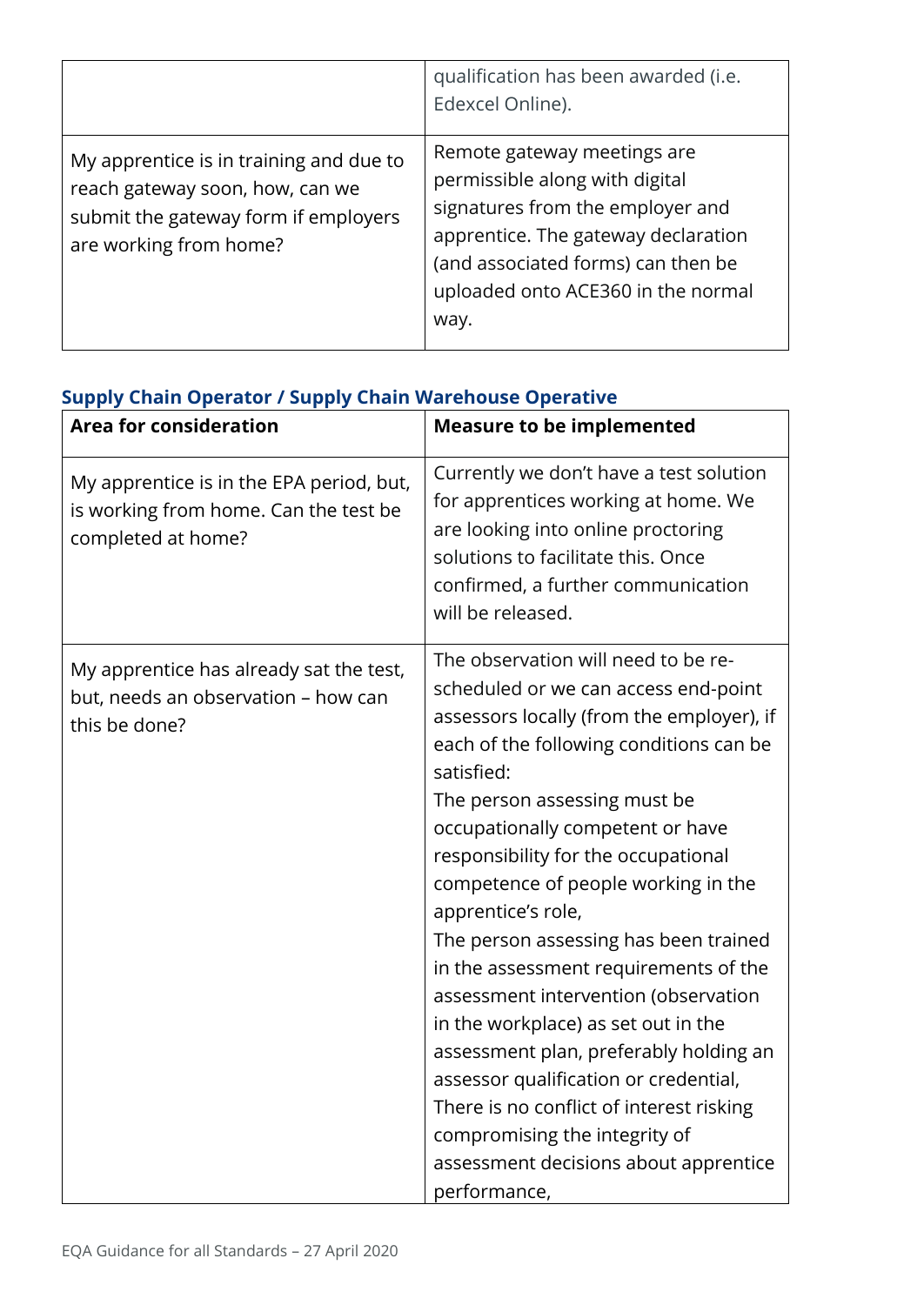| There is an auditable record of the    |
|----------------------------------------|
| assessment and the assessment          |
| judgements made (agreed by the EPAO)   |
| that will allow EPAO quality assurance |
| and scrutiny.                          |
|                                        |

| <b>Overarching Queries</b>                                                                                                   |                                                                                                                                                                                                                                                                                |
|------------------------------------------------------------------------------------------------------------------------------|--------------------------------------------------------------------------------------------------------------------------------------------------------------------------------------------------------------------------------------------------------------------------------|
| <b>Area for consideration</b>                                                                                                | <b>Measure to be implemented</b>                                                                                                                                                                                                                                               |
| My apprentice is unable to sit their<br>functional skills level 1 test, can a proxy<br>be used for gateway?                  | No, if an apprentice can't satisfy the<br>gateway requirements of level 1, a<br>break in learning will need to be<br>applied.                                                                                                                                                  |
| My level 3 apprentice is unable to sit<br>their level 2 functional skills, can EPA<br>still happen?                          | No, the dispensation only applies to<br>level 2 apprentices<br>who can't sit functional skills level 2.                                                                                                                                                                        |
| How to do I indicate in ACE that<br>attempt 2 hasn't occurred.                                                               | Please upload a word document to<br>state that dispensation has applied in<br>this instance.                                                                                                                                                                                   |
| My apprentice does not have access to<br>audio visual remote technology, can<br>end-point assessment occur via<br>telephone? | In recent guidance, end-point<br>assessments can't be conducted over<br>the phone. We can only use audio<br>visual remote technology (ie Zoom) to<br>confirm the apprentices ID and<br>ensure controlled assessment<br>conditions are being met.                               |
| Can end-point assessment<br>organisations substitute assessment<br>methods to support my apprentice in<br>the EPA period?    | No, we have to receive confirmation<br>from the relevant EQA body to apply<br>any flexibilities to an assessment<br>method. Any substitution of an<br>assessment method (for example<br>undertake a professional discussion<br>rather than observation) is<br>not permissible. |